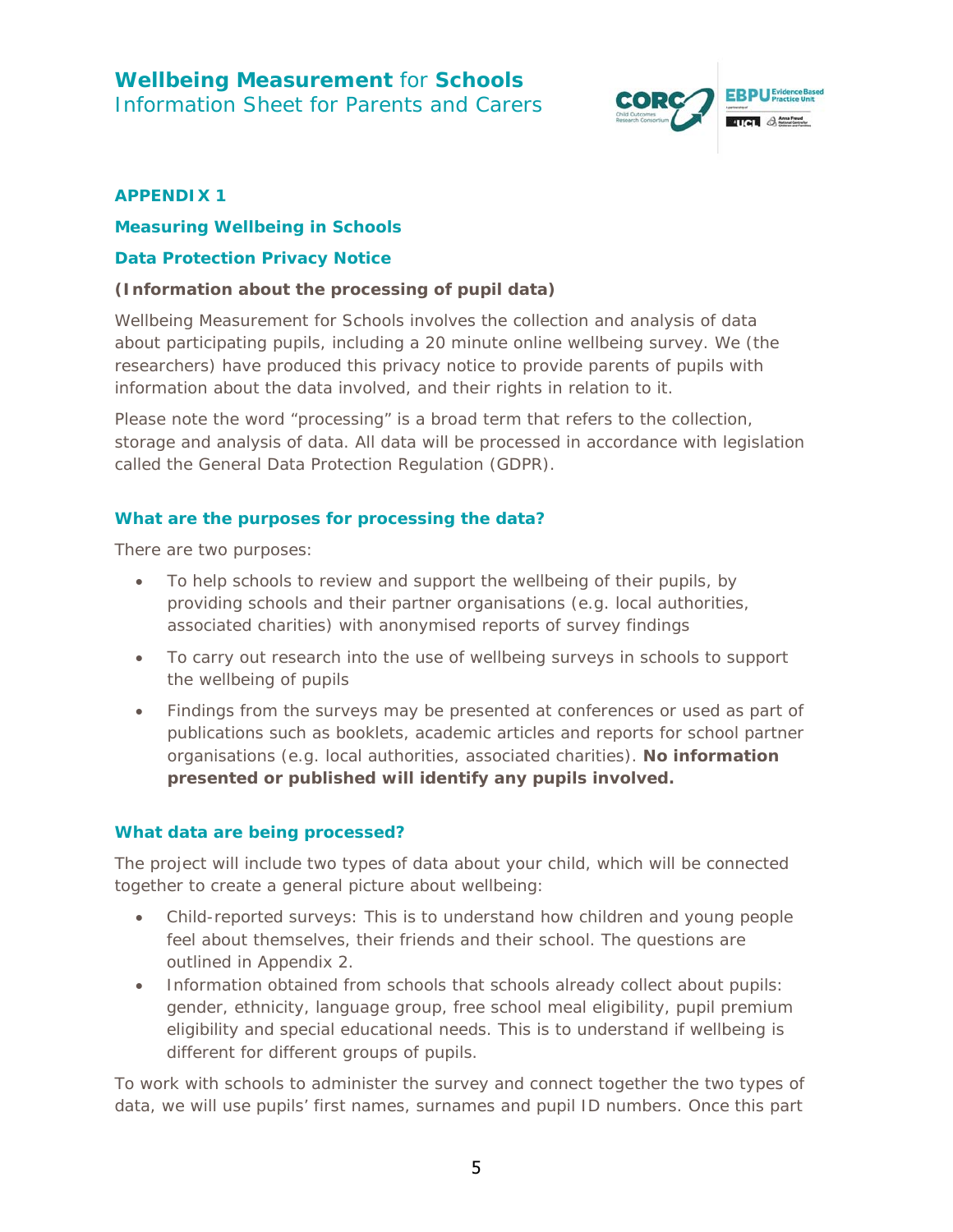# **Wellbeing Measurement** *for* **Schools**  *Information Sheet for Parents and Carers*



of the project is complete, we will create an anonymised data set that will not include any pupil names and will include anonymised ID numbers instead of pupil ID numbers.

All data analysis for the purposes stated above will be carried out using the anonymised data set.

# **How long will the data be processed?**

- Pupil first names, surnames and pupil ID numbers will be deleted after 1 year
- The anonymised data set will be kept for 10 years, after which it will be reviewed to determine whether it would be appropriate to delete it

#### **What allows the data to be processed lawfully?**

The lawful basis for sharing and processing these data, as set out in the GDPR, is:

- Article 6(1)(e) "processing is necessary for the performance of a task carried out in the public interest or in the exercise of official authority vested in the controller" and
- Article  $9(2)(i)$  "processing is necessary for archiving purposes in the public interest, scientific or historical research purposes or statistical purposes in accordance with Article 89(1) based on Union or Member State law which shall be proportionate to the aim pursued, respect the essence of the right to data protection and provide for suitable and specific measures to safeguard the fundamental rights and the interests of the data subject"

# **Which organisation is responsible for the data?**

The organisation with responsibility for processing this data (the data controller) is UCL (University College London). The UCL Data Protection Office provides oversight of UCL activities involving the processing of personal data, and can be contacted at data-protection@ucl.ac.uk if you have any concerns about how data is being processed in this project. UCL's Data Protection Officer is Lee Shailer and he can also be contacted at the same email address.

# **Who is organising and funding the research?**

The study is being led by the Evidence Based Practice Unit (EBPU), which is a partnership between UCL and the Anna Freud National Centre for Children and Families (AFNCCF). For further information, here is a link to the Evidence Based Practice Unit pages on the UCL website: www.ucl.ac.uk/evidence-based-practice-unit

The study is being carried out in collaboration with the Child Outcomes Research Consortium (CORC), which is funding the research. The research team are based across the three organisations (UCL, AFNCCF and CORC).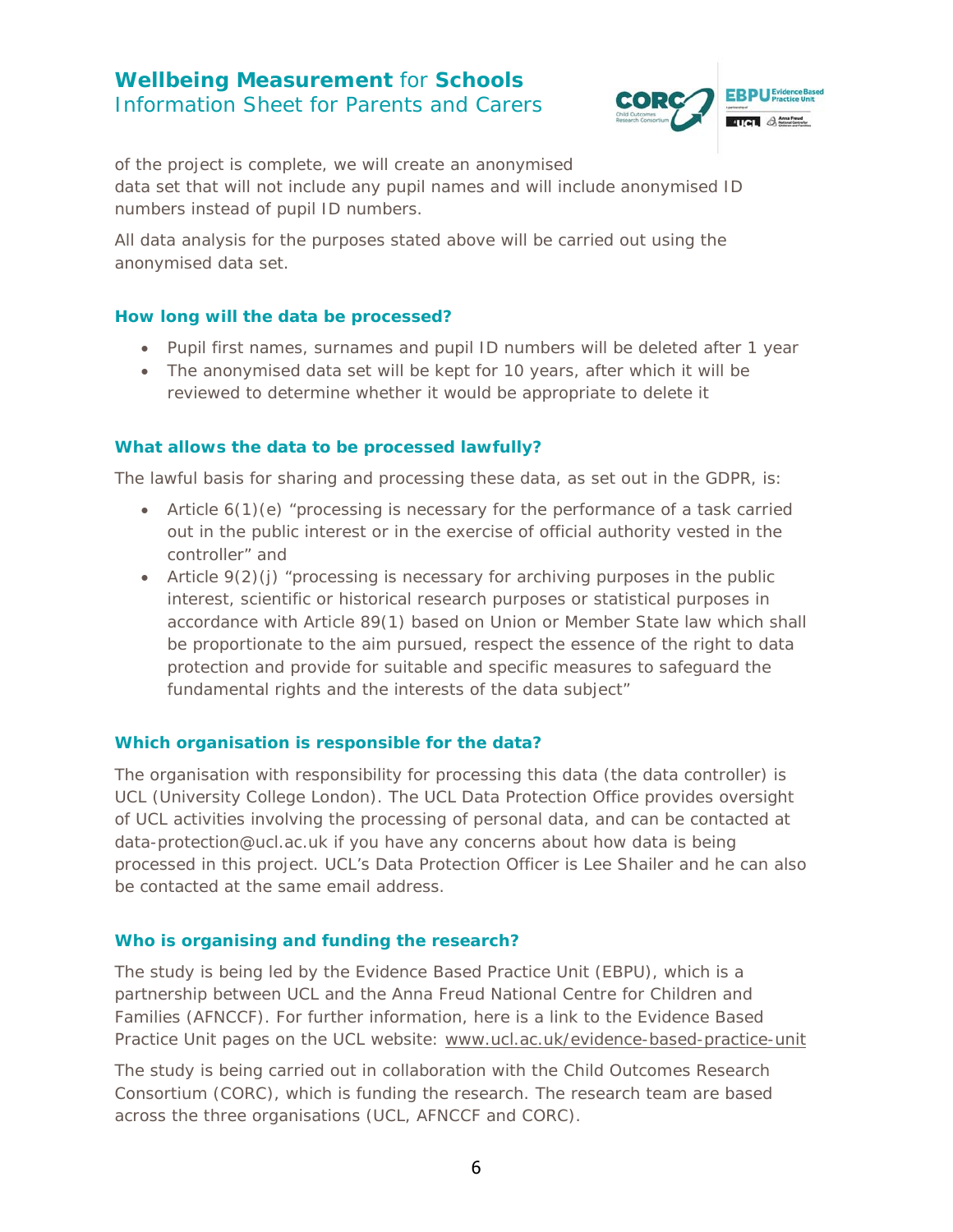

#### **Who will have access to the data?**

Only authorised individuals in the research team who are working with schools to administer the survey will have access to pupil names and pupil ID numbers.

The research team may collaborate with selected academic experts or students to analyse the anonymised data set, where such collaborations are determined to be beneficial for the purposes stated above.

Pupil data will always be kept confidential and will be collected, stored and analysed using secure computer systems.

# **What rights do I have?**

Under legislation called the General Data Protection Regulation (GDPR), you and your child have certain rights, including the right to be informed about who is responsible for processing your data, and the right of access to your data.

With regard to the right to be informed, we have produced this privacy notice to describe the data processing and to provide information about the responsible organisation UCL, and the Evidence Based Practice Unit, which is leading the research.

# **Who can I contact for further information?**

With regard to the right of access, if pupils or parents would like to know more about the categories of data about their child being processed, please contact the research team at measuringwellbeing@annafreud.org.

If, after you or your child has taken part, you decide that you want us to remove your answers, you can contact us and ask us to delete your information. Please note that requests can be supported until pupil names and ID numbers are deleted from the data set (as described above under "What data are being processed"). Once this happens the data will be anonymised and we will not be able to identify any pupils in the data.

# **APPENDIX 2 – Year 5 to Year 9**

**Questions pupils will be asked in the survey** 

**(These will be presented in a child friendly format online)**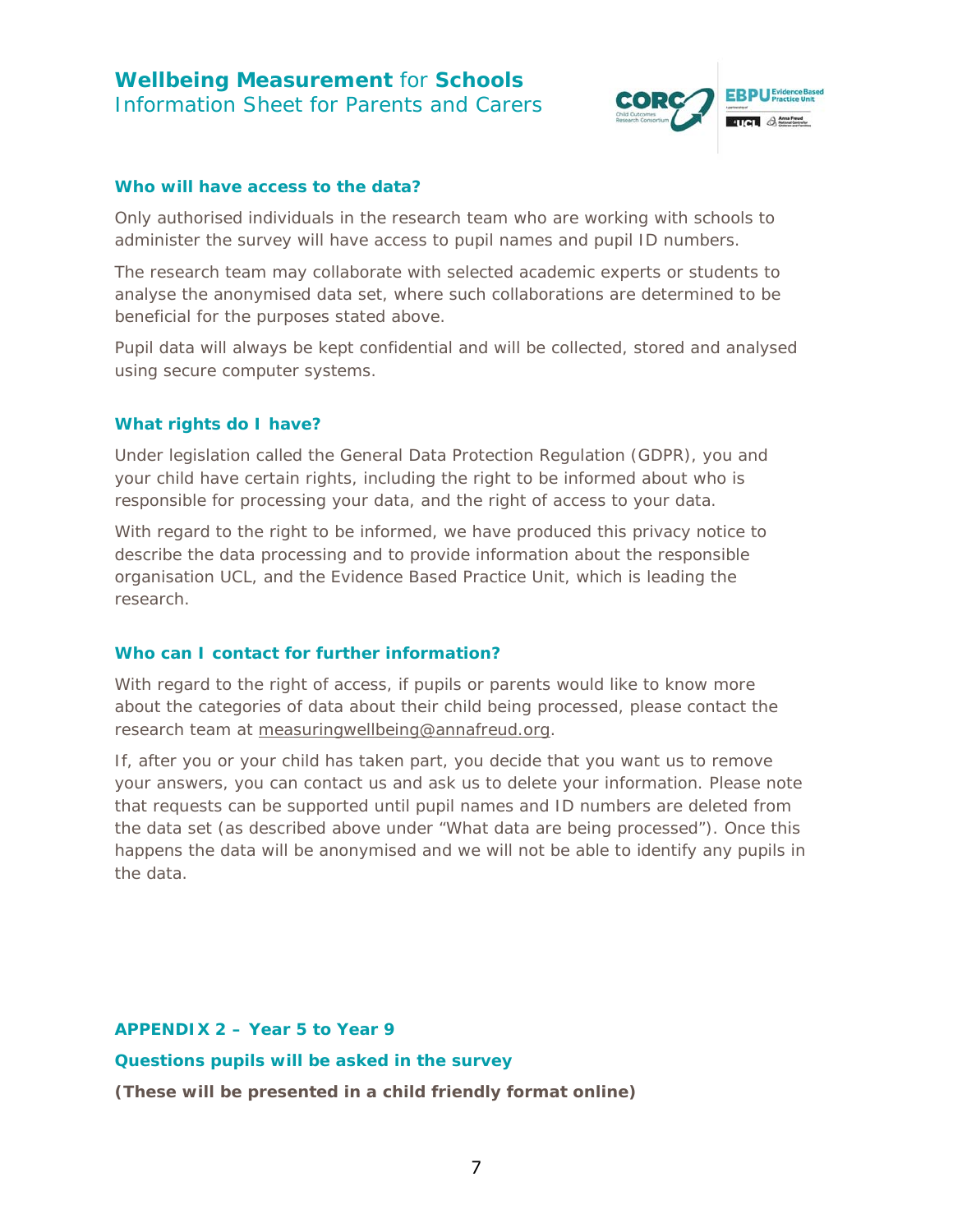# **Wellbeing Measurement** *for* **Schools**  *Information Sheet for Parents and Carers*



Please read every statement carefully and select the answer that fits you best: At home there is an adult who: is interested in my school work; believes that I will be a success; wants me to do my best; listens to me when I have something to say. At school there is an adult who: really cares about me; tells me when I do a good job, listens to me when I have something to say; believes that I will be a success. Away from school there is an adult who: really cares about me; tells me when I do a good job: believes that I will be a success; I trust. Away from school: I am a member of a club, sports team, church group, or other group; I take lessons in music, arts, sports, or have a hobby. Are there students in your school who would: choose you on their team at school; tell you're good at doing things; explain the rules of a game if you didn't understand them; invite you to their home; share things with you; help you if you hurt yourself; miss you if you weren't at school; make you feel better if something was bothering you; pick you for a partner; help you of other students are being mean to you; tell you you're their friend; ask you to join in when you are all alone; tell you secrets. Please read every statement carefully and select the answer that fits you best: I do things at home that make a difference (i.e. make things better); I help my family make decisions; At school, I decide things like class activities or rules; I do things at school that make a difference (i.e. make things better); I can work out my problems; I can do most things if I try; There are many things that I do well; I feel bad when someone gets their feelings hurt; I try to understand what other people feel; When I need help, I find someone to talk to; I know where to go for help when I have a problem; I try to work out problems by talking about them; I have goals and plans for the future; I think I will be successful when I grow up. Five possible response options to each question: Never-Always (Student Resilience Survey, Sun and Stewart 2007)

We would like to know what thoughts about life you have had during the past several weeks. Think about how you spend each day and night and then think about how your life has been during most of this time. Here are some questions that ask you to indicate your satisfaction with your overall life. Select the answer next to each statement that indicates the extent to which you agree or disagree with that statement. It is important to know what you REALLY think, so please answer the questions the way you really think, not how you should think. This is NOT a test. There are NO right or wrong answers. My life is going well; my life is just right; I would like to change many things in my life; I wish I had a different kind of life; I have a good life; I have what I want in life; my life is better than most kids. Five possible response options for each question: strongly disagree- strongly agree (Life Satisfaction Scale: Huebner 1991)

Below is a questionnaire which is going to ask you how you feel. There are no right or wrong answers. You should pick the answer which is best for you: I feel lonely; I cry a lot; I am unhappy; Nobody likes me; I worry a lot; I have problems sleeping; I wake up in the night; I am shy; I feel scared; I worry when I am at school,; I get very angry; I lose my temper; I hit out when I am angry; I do things to hurt people; I am calm; I